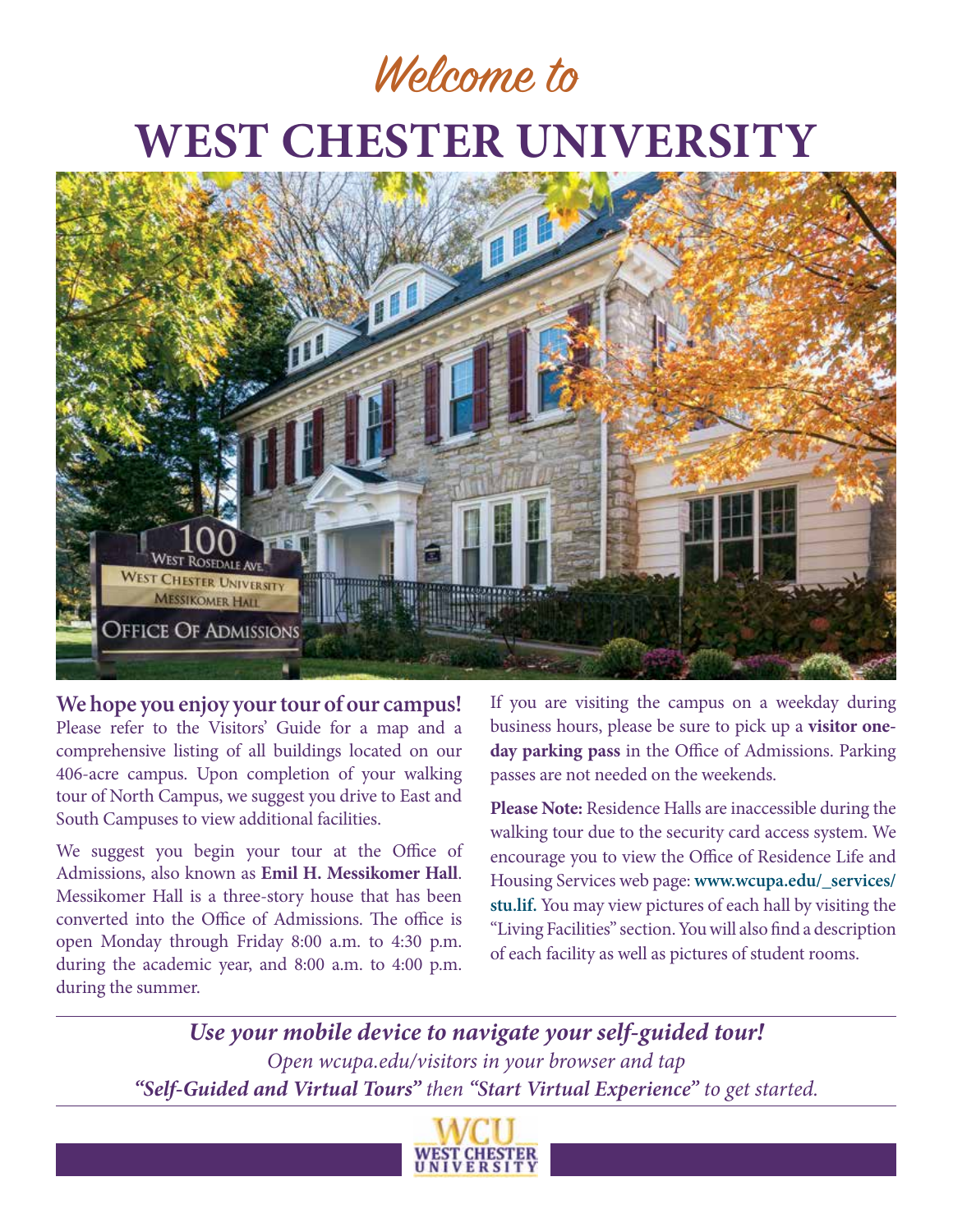## BEGIN WALKING TOUR – NORTH CAMPUS

*As you exit the Office of Admissions, cross Rosedale Avenue using the crosswalk ahead. To your left is the* **Schmucker Science Center.**

## SCHMUCKER SCIENCE CENTER

Consists of three buildings: SSC I (N) built in 1965, SSC II (S) built in 1968, and a "Link."

- Includes the Biology and Chemistry Departments, as well as Pre-Med advisement.
- Underwent recent renovations to update science laboratories and classroom facilities.

Directly behind Schmucker Science Center is the **Merion Science Center**.

### MERION SCIENCE CENTER

- Built in 1995 and renovated in 2003, this building adds 74,000 square feet to the Schmucker Science Center.
- Features include science labs, faculty research space, animal research space, multi-media lecture rooms, and a greenhouse.
- Houses an observatory as well as the Mather Planetarium.
- Includes the Earth and Space Sciences and Physics Departments.

*As you look directly across the street, you will notice the* **Old Library***.*

## OLD LIBRARY

- Built in 1902, the original library now houses the Department of Anthropology and Sociology.
- Was originally named for Francis Harvey Green, a WCU graduate and former Chairperson of the English Department.
- Became known as Old Library when the new Francis Harvey Green Library was erected in 1966.

*As you face the Old Library, cross over Church Street, turn left and walk towards Anderson Hall.*





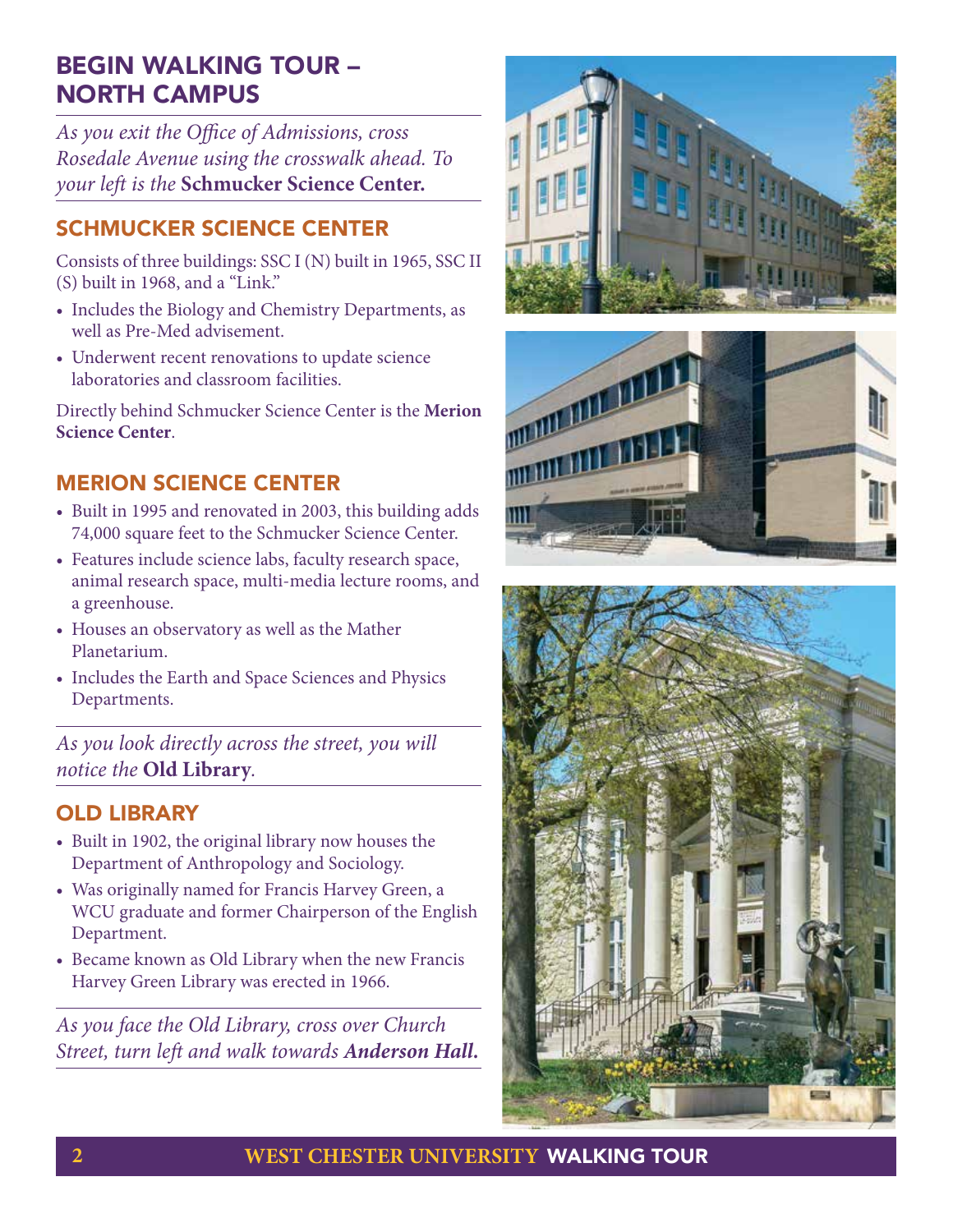

### ANDERSON HALL

- Houses the Academic Computing Center, IT Help Desk, Philosophy, and History Deparments, as well as the office of the Dean of the College of Science and Mathematics.
- Student accessible computer labs are located on the first floor.
- Built in 1938. Named after Robert Anderson, a WCU graduate who returned and taught in the Mathematics Department for 40 years.

*Continue walking between Anderson Hall and Old Library until you reach the Academic Quad, which is newly renovated.* 



#### RECITATION HALL

**Recitation Hall** is the oldest building on our campus.

- Houses the School of Education, including Early Grades Preparation, Middle Grades Preparation and Special Education, and Literacy.
- One of the original buildings of the West Chester State Normal School.
- Built in 1892, Recitation Hall is listed on the National Register of Historic Places.
- Constructed of serpentine rubble stone.



#### FRANCIS HARVEY GREEN LIBRARY

This six-story building constructed in 1966 serves as the main center for study and research.

- Its total reserves number more than 2.6 million.
- Houses a large micro-media collection of books, periodicals, doctoral dissertations and other materials.
- The home of the Frederick Douglass Institute.
- Features convenient study rooms, lounge areas, and Starbucks coffee shop.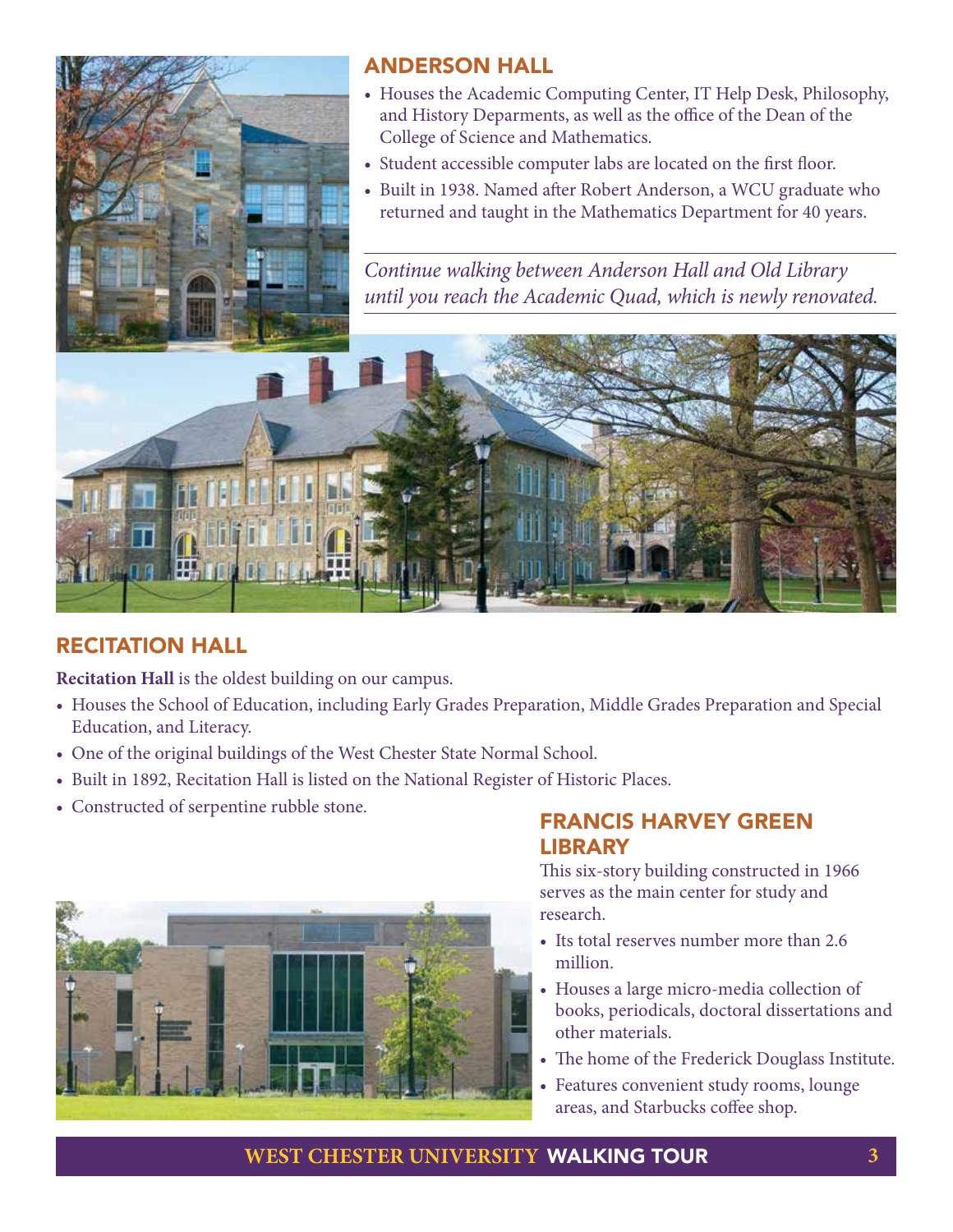



## FREDERICK DOUGLASS STATUE

- The statue was unveiled on October 1, 2013.
- Frederick Douglass gave one of his last speeches on West Chester's campus.
- The Frederick Douglass Institute is a WCU program for advancing multicultural studies across the curriculum and for deepening the intellectual heritage of Frederick Douglass.

## MAIN HALL

Also making up the Academic Quad is **Main Hall.**

- Built in 1974 to replace Old Main Hall (West Chester University's first building).
- Houses Liberal and Professional Studies, English, Communication Studies, and the Women's and Gender Studies Departments, and the office of the Dean of the College of Arts and Humanities.
- More than 20 classrooms and WCU's largest lecture hall (which seats 390).

*Next to Main Hall, in the corner of the Academic Quad, you will see a castle-like building. This is*  **Philips Memorial Building.**

## PHILIPS MEMORIAL BUILDING AND EMILIE K. ASPLUNDH CONCERT HALL

- Opened in 1927, this building is dedicated to George Morris Philips, the longest tenured president in the history of West Chester University (1881-1920).
- On the National Register of Historic Places, it contains the offices of the President, Provost, and Vice Provost.
- Includes the 1,200 seat Asplundh Auditorium, named for Emilie Kessel Asplundh (1927).
- Guest speakers in Asplundh have included former Presidents Gerald Ford and Jimmy Carter, comedians Adam Sandler and Dennis Miller, Reverend Jesse Jackson, journalist Linda Ellerbee, and actress/playwright Sarah Jones.
- Includes the unique architectural feature "Whispering Arches."

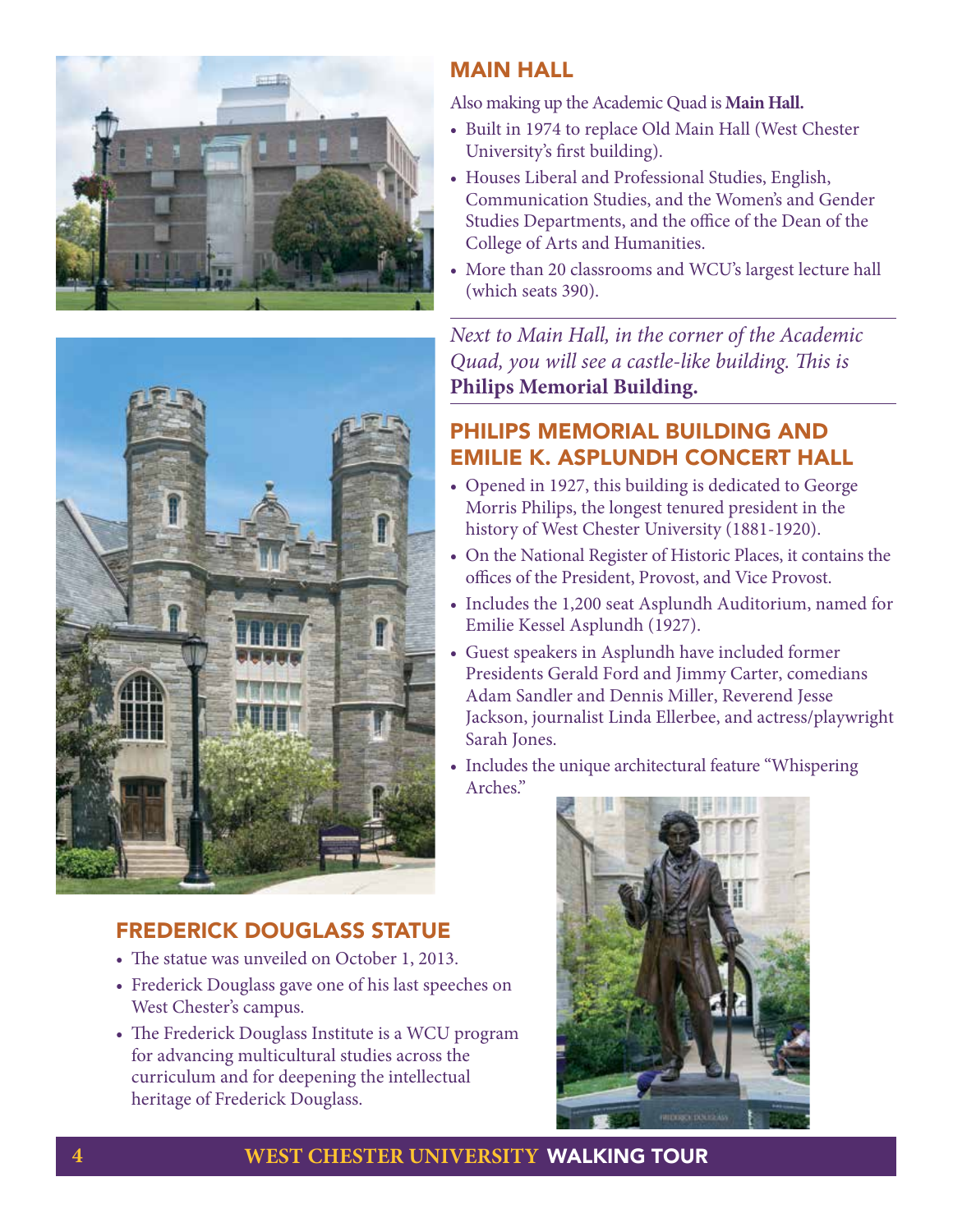

## RUBY JONES HALL

*Using your map as a guide, continue through the Academic Quad, towards* **Ruby Jones Hall** *at the corner of University Avenue and Church Street.*

- Built in 1899 and renamed in 1978 for the first African-American faculty member who taught at WCU. Ruby Jones was a 1940 graduate who earned her degree in education.
- Formerly an elementary school, it now houses the Department of Political Science and the Office of Student Conduct..

*As you stand on the corner facing Ruby Jones Hall, look up University Avenue and you will see*  **25 University Avenue** *on the left.*

## 25 UNIVERSITY AVENUE

- Built in 1961 and refurbished in 2008, 25 University Avenue is a self-sustaining building with a geothermal heat pump to heat and cool itself via heat transfer from the Earth.
- Home of the Computer Science and Mathematics departments as well as the Kershner Student Services Center, which includes the Registrar, Bursar, and Financial Aid offices.

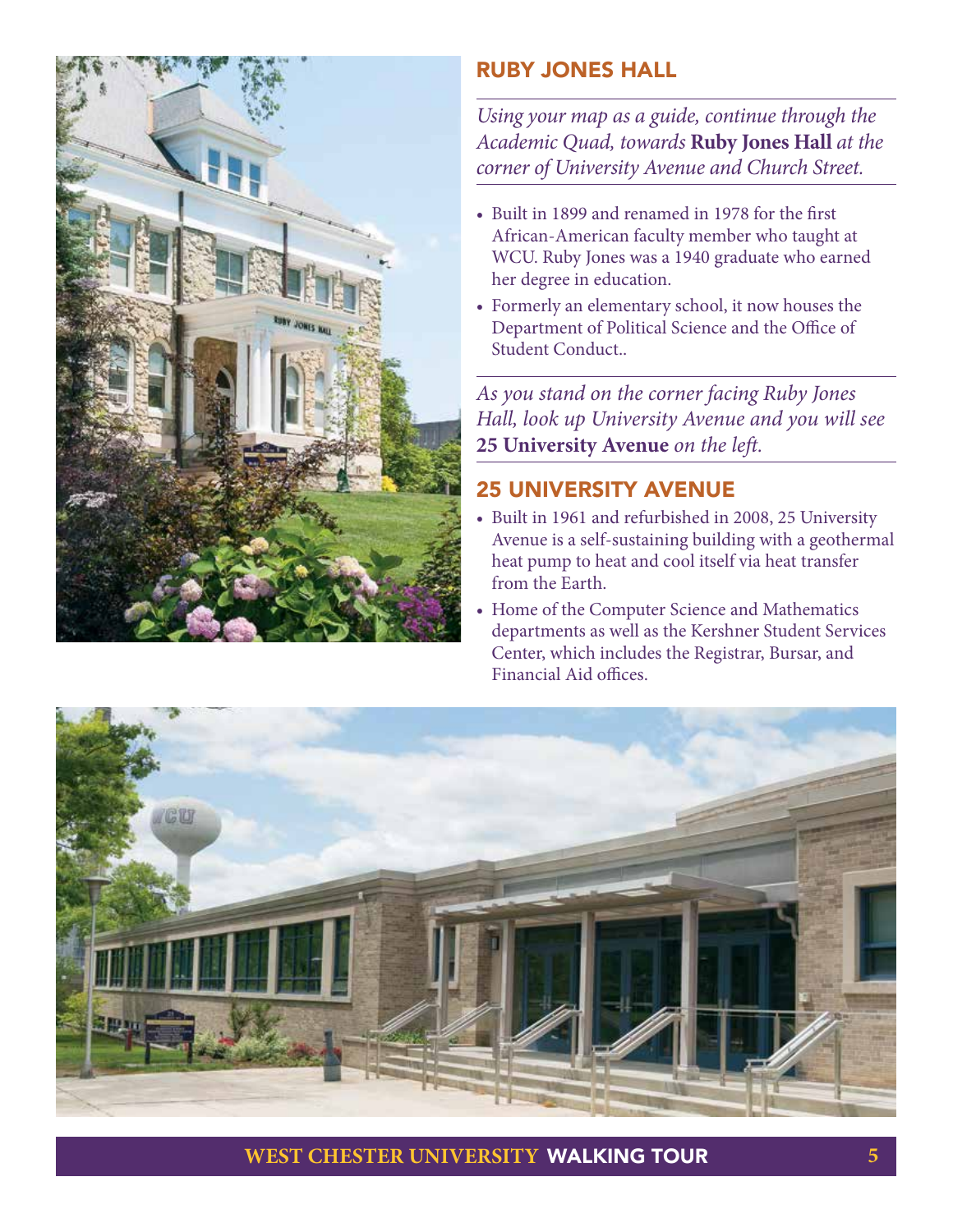## MITCHELL HALL

Next to 25 University Avenue is **Lloyd C. Mitchell Hall.**

- Mitchell Hall is home to the Center for International Programs (CIP), where students learn about Study Abroad and the department of Language and Cultures.
- It is also the location of the West Chester University ELS Language Center.



*Past Mitchell Hall is our newest building the* **Business and Public Management Center.** *Opened in January 2017*

## BUSINESS AND PUBLIC MANAGEMENT CENTER

- This five-story facility is home to the departments of accounting, criminal justice, economics and finance, geography and planning, management, marketing, and public policy and administration.
- It also houses the Cottrell Entrepreneurial Leadership Center, the Center for Social and Economic Public Policy Research, and the Geographic Information Systems and Spatial Analysis Center.
- The center has 23 multimedia classrooms, five collaborative classrooms, 13 classrooms with tiered seating, a 189-seat lecture hall, five seminar/conference rooms, and 137 offices. Faculty offices border the perimeter of the upper levels, creating warm and personal spaces to mentor, teach, and write.
- The main corridors of the three academic floors have been designed with alcoves, where students can study alone or work in small groups.

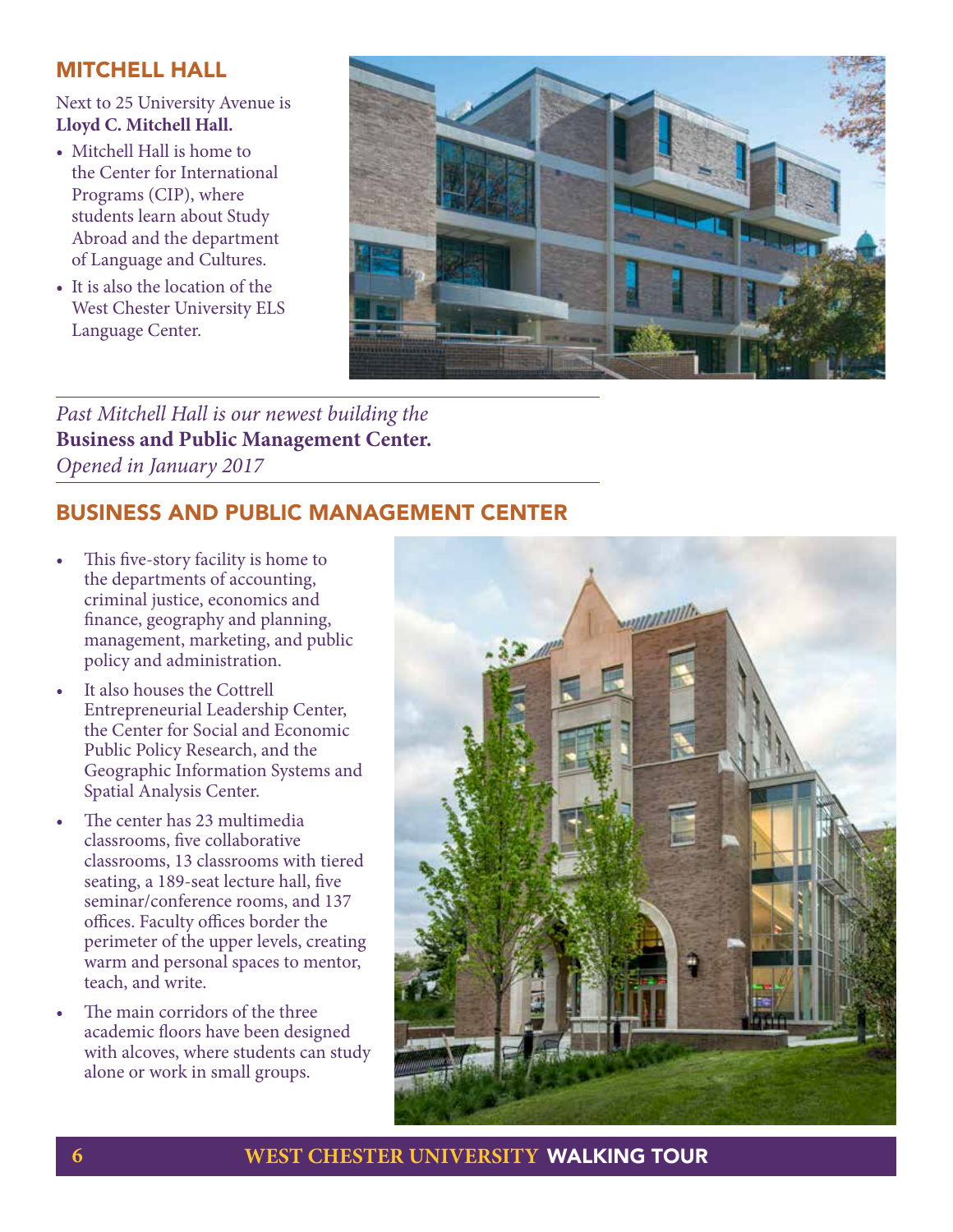

## PEOPLES BUILDING

- Built in 1969, it houses the Psychology Department and Public Safety Offices.
- Public Safety is the umbrella office for Police Services, Residence Hall Security, and Parking Enforcement. Each division is responsible for enforcing all laws, rules, and regulations in order to ensure a safe campus environment.
- Police Services employs 25 full-time sworn officers who have received their primary training under the same guidelines as municipal officers in Pennsylvania. This includes handling not only criminal incidents, but Emergency Medical Services, automobile accidents, and other service calls.
- Residence Hall security employs 12 full-time non-sworn officers assigned to provide physical security for academic buildings as well as parking services. Additionally, between the hours of 8:00 p.m. and 4:00 a.m., they provide coverage throughout all North Campus residence halls.

*As you continue your walk, look for* **Hollinger Field House** *on the left side.* 

### HOLLINGER FIELD HOUSE

- Houses the Coaches' Offices for Basketball, Softball, Tennis, Track, and Volleyball.
- Hosts sporting events and recreational activities; other major events, such as concerts, are held in Ehinger Gymnasium.
- Includes North Campus pool, locker rooms, and an indoor track.

*Walk past Hollinger Field House and enter Parking Lot D. The large multi-story buildings are residence halls:* **Tyson Hall, Goshen Hall, Schmidt Hall, Killinger Hall, University Hall, Brandywine Hall, and Allegheny Hall***.*

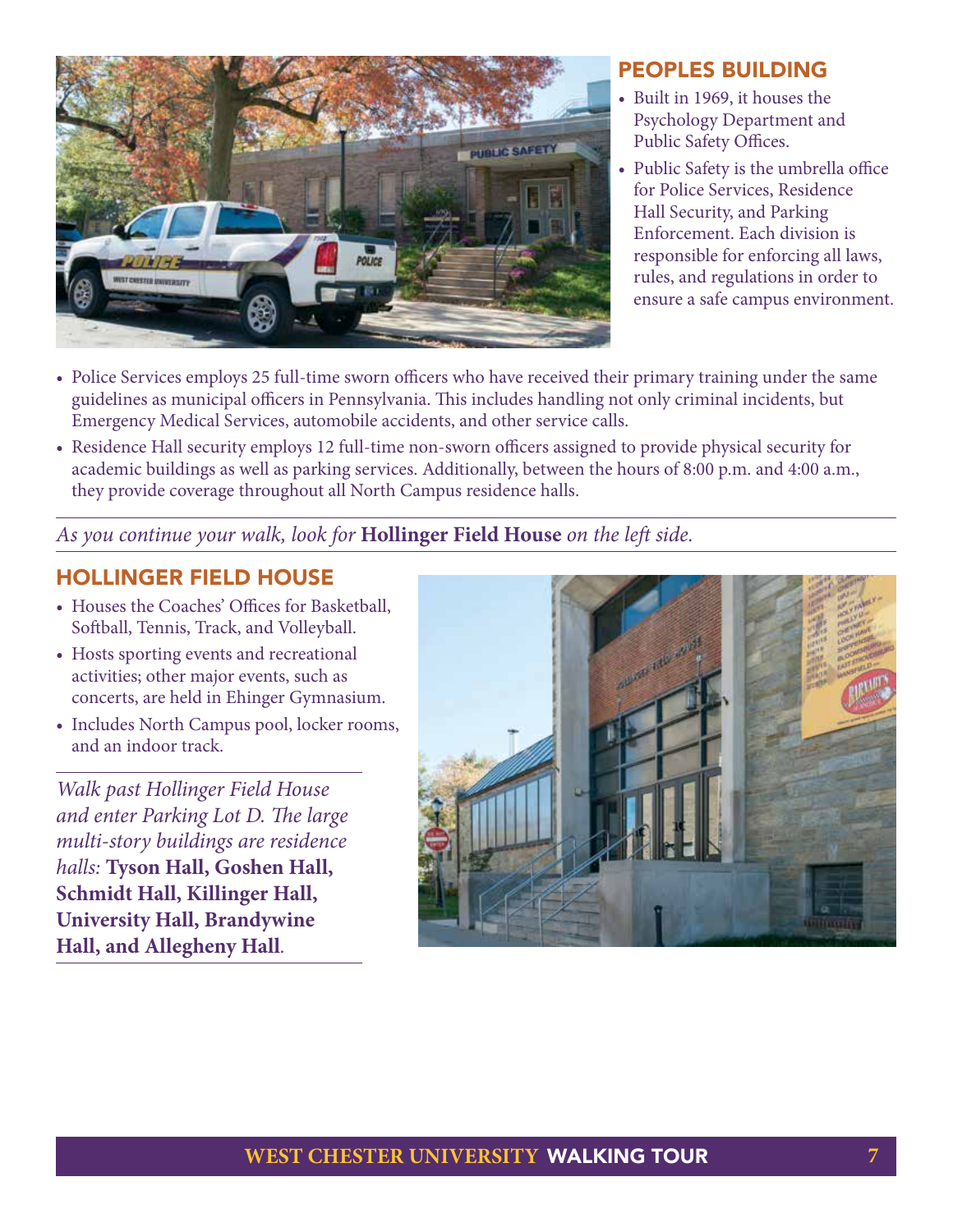

## STUDENT RECREATION CENTER

To your right you will see the **Student Recreation Center**. This building includes:

- Fitness Center (12,000 sq ft on two levels);
- Elevated walking/jogging track;
- Multipurpose/group exercise rooms;
- Two-court gymnasium;
- Multi-activity court;
- Racquetball/squash courts;
- Three-story rock climbing wall;
- Social lounge spaces; and
- Smoothie Bar

## LAWRENCE CENTER

At the end of the parking lot you will see the **Lawrence Center**, which includes:

- The Main Dining Hall which features "All You Care to Eat" dining;
- A convenience store for miscellaneous items and snacks;
- A 50s-style diner;
- A food stand featuring Einstein Bros. Bagels;
- The Pre-Major Academic Advising Office,



Academic Development, Career Development Center, Dining Services, Food Services, Office of Services for Students with Disabilities, Residence Life and Housing, the Learning Assistance Resource Center, and the Center for Women and Gender Equality, the Counseling Center, and New Student Programs.

*As you stand in Parking Lot D with your back to Lawrence Center, walk towards your right on the pathway that takes you past the residence halls. The pathway will lead you past*  **University Hall, Brandywine Hall, Killinger Hall and Commonwealth Hall***, which is our newest residence hall and is also the home for our Student Health Center and Service Learning and Volunteer Programs.*

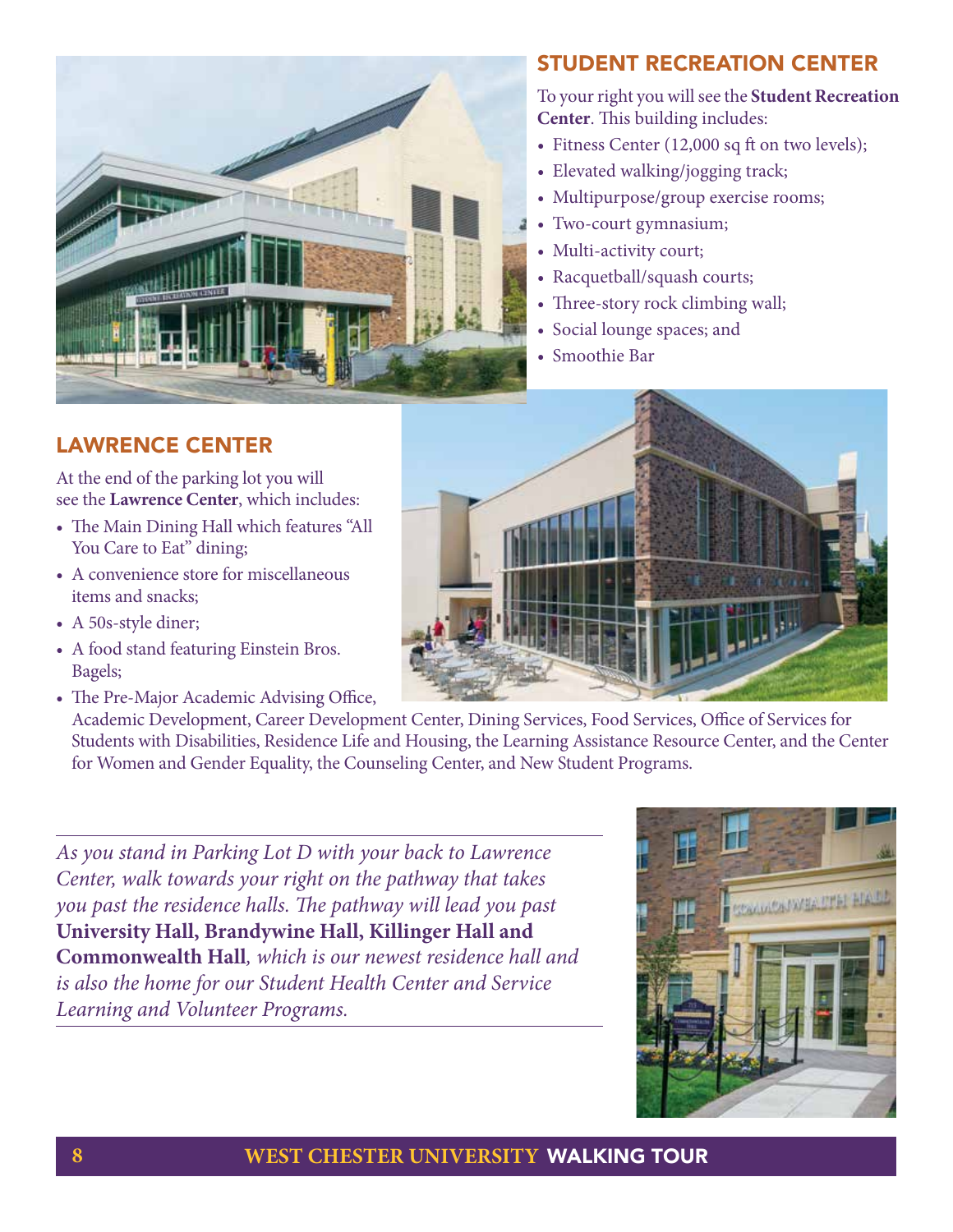

| North Campus Housing at WCU: What's the difference between Traditional & Affiliated? |                                                                          |
|--------------------------------------------------------------------------------------|--------------------------------------------------------------------------|
| Traditional (Tyson, Goshen, Killinger & Schmidt Halls)                               | Affliliated (Allegheny, Brandywine, Commonwealth,<br>& University Halls) |
| Traditional-style living with community bathrooms                                    | Suite-style living with semi-private bathrooms                           |
| University owned and operated                                                        | Privately owned and operated by WCU Foundation                           |
| Occupancy agreement                                                                  | Lease agreement                                                          |
| Billed with tuition by West Chester University                                       | Billed separately by University Student Housing                          |
| All rooms are air conditioned                                                        | All suites have individual heat and air conditioning                     |

*Continue along the pathway and you will come to West Rosedale Avenue. At this point you will be facing* **Sykes Student Union and standing in front of Wayne Hall***. Cross the street at the designated walkway and enter the student union.*

## SYKES STUDENT UNION

Within the student union you will find:

- The Campus Bookstore;
- The SSI Service Window, where students get ID cards, purchase movie tickets, student event tickets, subway tokens and more;
- A 350-seat theater for second run movies shown on Friday, Saturday, and Sunday evenings;
- The Lawrence A. Dowdy Multicultural Center, which provides a supportive environment and promotes the academic achievement and personal well-being of a range of student populations;
- Sykes Information Desk;
- Ram's Head Food Court offering à la carte dining options including Chik-Fil-A, pizza, salads, sandwiches, hamburgers, etc. Meal plan options include the Ram E-Card, Ram Bucks, and other meal options on campus;
- Student lounge areas and ballroom space for student events and meetings on the second floor and the upper floors;
- The Office of Student Leadership and Involvement, as well as the Center for Student Involvement.

*As you exit Sykes Student Union, turn right and walk down the ramp. The Office of Admissions is the second house on the right. End North Campus Tour.*

You have now gone full circle and have toured West Chester University's North Campus. If you would like to see more, please follow the attached directions to East and South Campuses. *We hope you have enjoyed the tour.* 

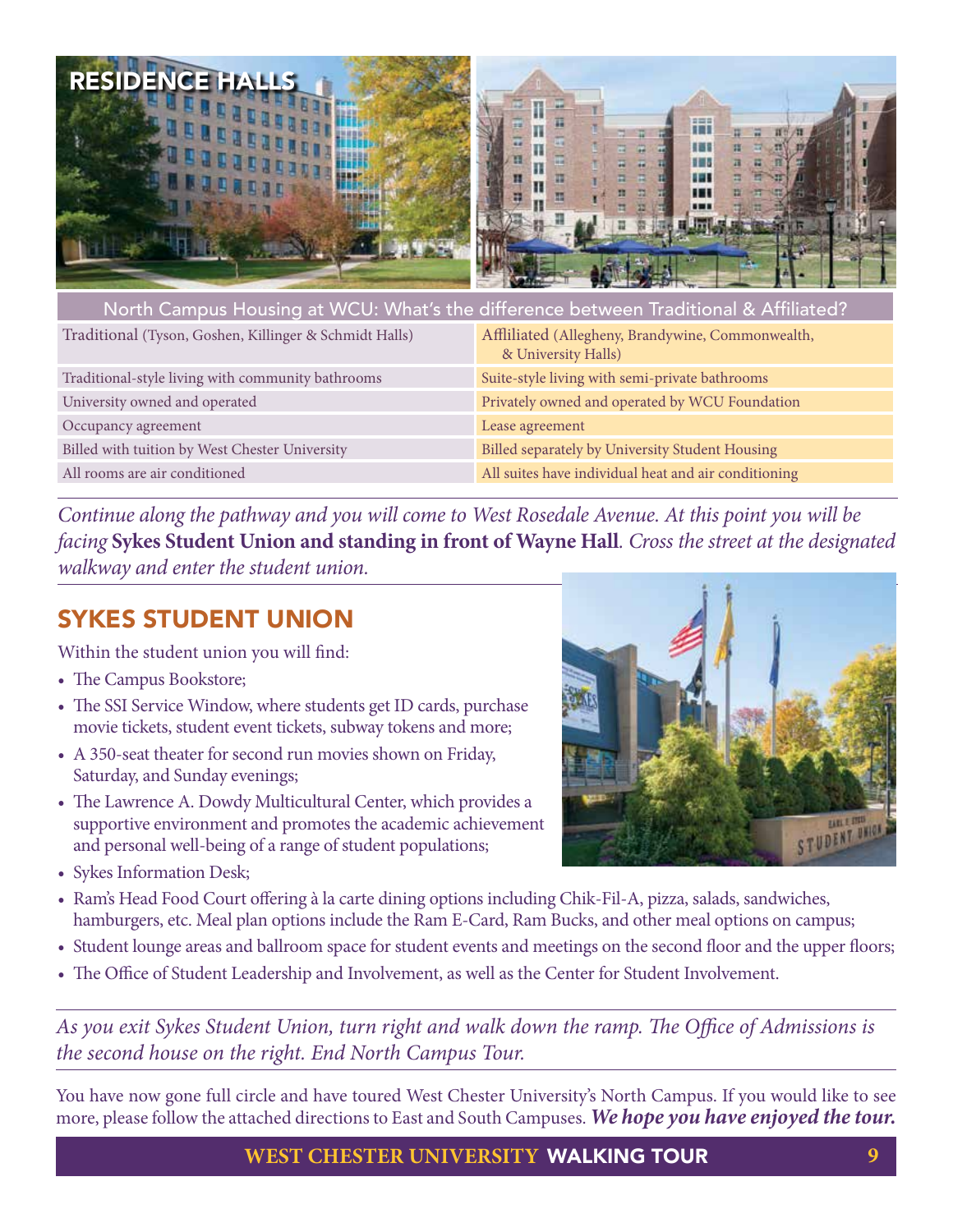# DIRECTIONS TO EAST CAMPUS

*To get to East Campus by car, turn RIGHT onto Rosedale Avenue upon exiting the Office of Admissions parking lot. Follow Rosedale Avenue through the first traffic light (High Street) and make the first RIGHT into the driveway leading to the parking lot.* 

## ELSIE O. BULL CENTER FOR THE ARTS

The **Elsie O. Bull Center for the Arts** is located at the intersection of Rosedale Avenue and High Street. You will also find the **Swope Music Building and the Performing Arts Center**.

- Renovated in 2011, the E.O. Bull Center for the Arts now houses the Departments of Art + Design as well as Theatre & Dance.
- The Center features new art studios for print making, painting, photography, sculpture (including woodshop and welding), and ceramics and a 2,000 square foot art gallery.
- Here, theatre students can perfect their craft in new dance studios, acting rooms, a makeup room, and a costume studio.
- Two new theatres within the center allow a wider range of performances than ever before.



## SWOPE MUSIC BUILDING AND THE PERFORMING ARTS CENTER

- Located on High Street adjacent to the Bull Center, the Swope Music Building and the Performing Arts Center was built in 2007 to accommodate a growing number of students interested in music, theatre, and dance. It includes a 375-seat performance hall as well as a 125-seat recital hall, an art gallery, and the Presser Music Library.
- Named after the University's second longest tenured president, Dr. Charles S. Swope (1935-1959), who was instrumental in the transformation from a State Teachers' College to a comprehensive Liberal Arts Institution, it provides more than 45 practice rooms for students.

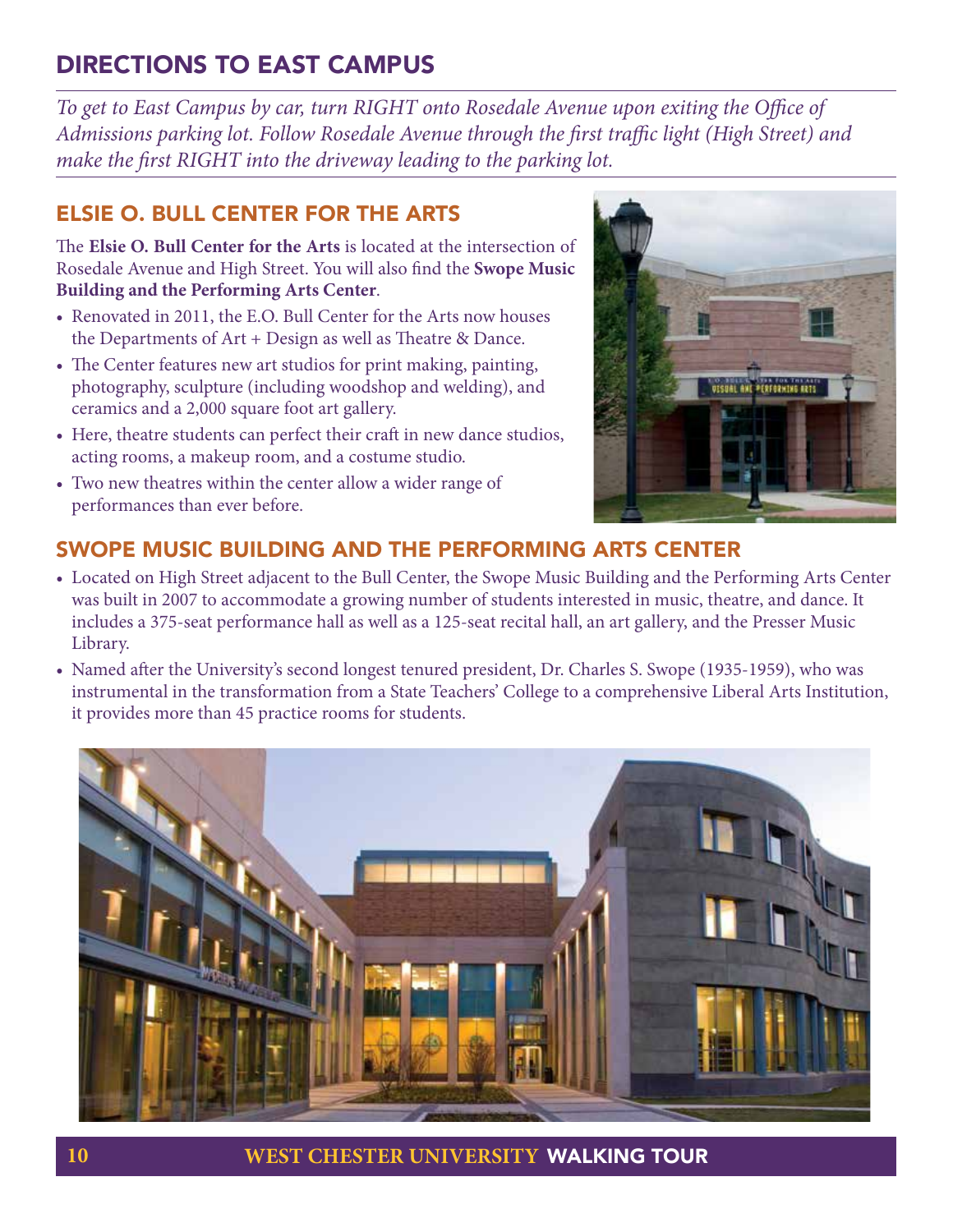# DIRECTIONS TO SOUTH CAMPUS

*To get to South Campus by car, turn LEFT onto Rosedale Avenue upon exiting the Admissions Office parking lot. Follow Rosedale Avenue to the first traffic light. Turn LEFT onto South New Street. You will travel through a residential area and will reach the South Campus Complex in approximately ¾ of a mile.*



## STURZEBECKER HEALTH SCIENCE CENTER

The **Sturzebecker Health Science Center** is the home of the Athletics Department and the Sports Information Office as well as the Departments of Health, Kinesiology, and Sports Medicine. Also found here is a gymnasium, dance studio, nutrition lab, weight rooms, swimming pools, athletic training rooms, and a ROPEs course.

The Department of Nursing has temporarily moved to 930 E. Lincoln Highway in Exton.



## SOUTH CAMPUS HOUSING COMPLEX AND THE VILLAGE

**South Campus Housing Complex** and the **Village at WCU** are fully furnished air-conditioned apartments, housing upper classmen, transfer, and graduate students.

### JOHN A. FARRELL STADIUM

**Farrell Stadium** is the home for the majority of WCU sporting events, including Football and Track and Field.